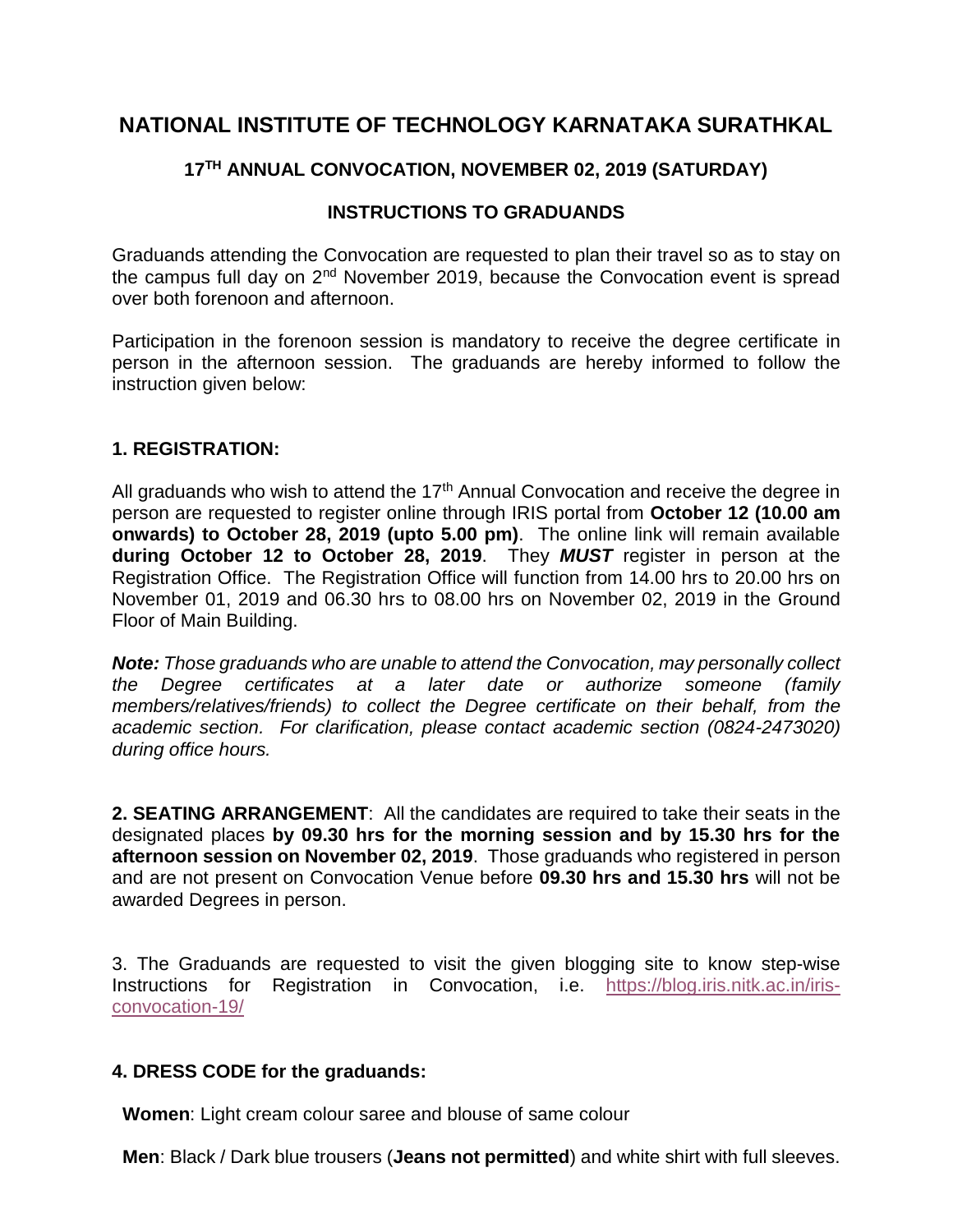5. The Convocation will be held in TWO SESSIONS as detailed below:

**Session – 1**: This session will be held from 11.00 hrs to 12.30 hrs in the New Sports Complex. All the graduating students are requested to be seated before 09.30 hrs. This session involves conferment of degrees and award of medals.

**Session-II**: This Session will be held from 16.30 hrs onwards in the New Sports Complex. This Session involves distribution of degree certificates to the graduating students by the Chairperson, Board of Governors and the Director.

6. Participation in the forenoon session is mandatory to receive the degree certificate in person in the afternoon session. Entry pass for the afternoon session will be distributed at the Convocation venue in the morning session. Hence, attending the forenoon session is essential to get entry pass for the afternoon session, where the Degrees shall be received on stage.

7. All the graduands and their parents are invited to join for **LUNCH** after the forenoon session and for **High Tea** after the evening session.

### **8. Contacts:**

#### **a. General Enquiry:**

- Dean (Academic): 0824-2473003, 0824-2474040, 0824-2473020
- Mr. K.K. Sigh, Assistant Registrar (Academic): 0824-2473099
- **b. Registration**: Dr. Mohit P.T. Email ID: [tahiliani@nitk.edu.in,](mailto:tahiliani@nitk.edu.in) 0824-2473410

 Sd/- Dean (Academic Affairs) N.I.T.K., Surathkal